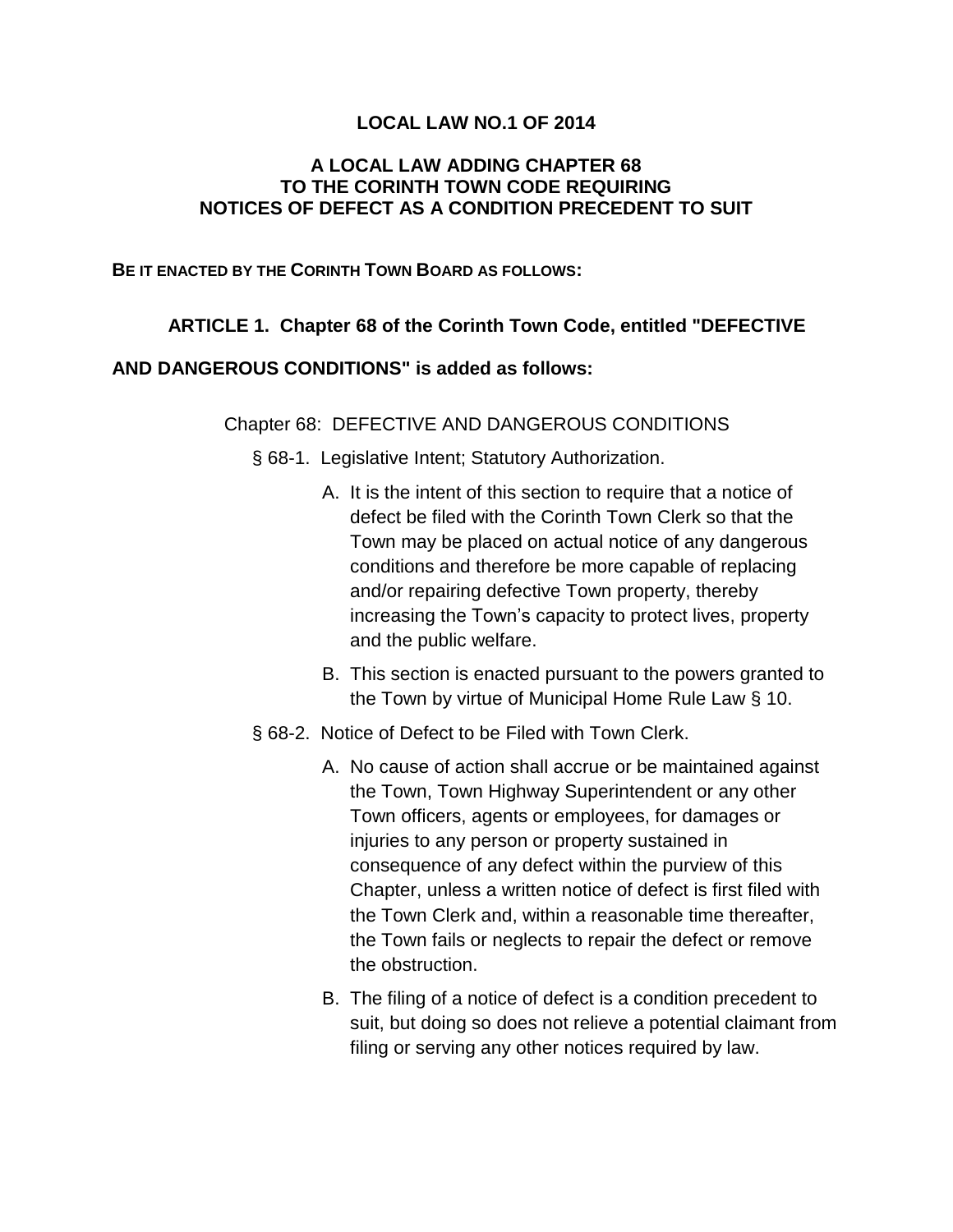§ 68-3. Conditions Subject to this Chapter.

This provision concerns any unsafe, dangerous or obstructed condition of any street, highway, bridge, culvert, sidewalk or crosswalk, or of the existence of a dangerous accumulation of snow or ice on any such street, highway, bridge, culver, sidewalk or crosswalk.

- § 68-4. Records of Notices to be Maintained.
	- A. The Town Clerk shall keep an indexed record, in a separate book, of all written notices received claiming the existence of a defective, unsafe, dangerous or obstructed condition in or upon, or of an accumulation of ice or snow upon any Town street, highway, bridge, culvert, sidewalk or crosswalk, which record shall state the date of receipt of the notice, the nature and location of the condition stated to exist and the name and address of the person from whom the notice is received.
	- B. All such written notices shall be indexed according to the location of the alleged defective, unsafe, dangerous or obstructed condition or the location of accumulated snow or ice. The record of each notice shall be preserved for a period of five years after the date it is received.
	- C. The Town Clerk shall distribute to the Town Supervisor and Town Highway Superintendent all notices of defect received within 7 calendar days of receipt.
- § 68-5. Form of Notice; Service.
	- A. The notice of defect shall state that it is a notice of defect, the name and address of the complainant, the specific nature of the defective condition and the exact location of the defective condition.
	- B. The notice of defect shall be signed by the complainant and be verified.
	- C. The notice shall be served on the Town by either delivering a letter thereof personally to the Town Clerk or by certified or registered mail addressed to the Town Clerk.